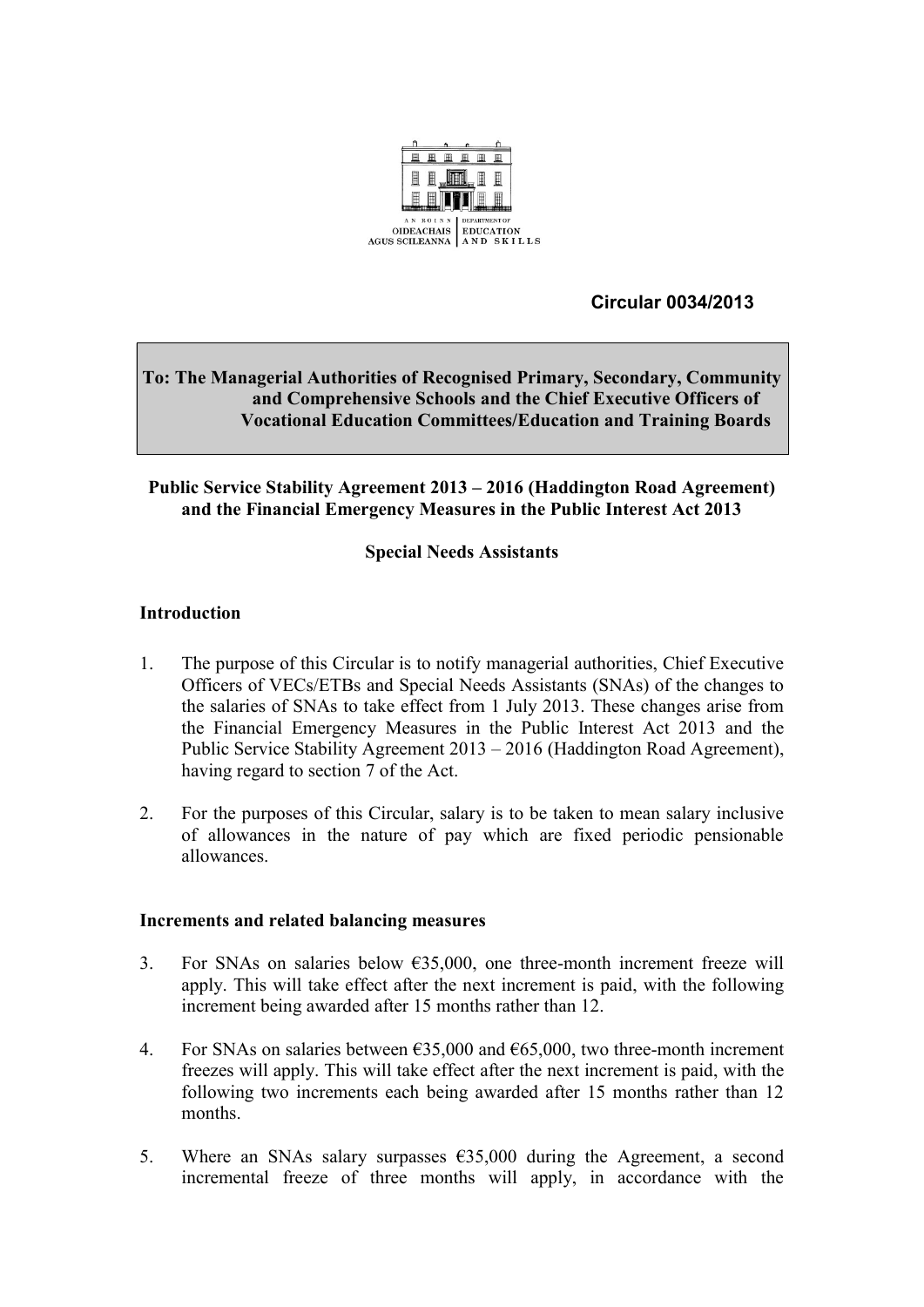arrangements for SNAs on salaries between  $\epsilon$ 35,000 and  $\epsilon$ 65,000 outlined at paragraph 4 above.

6. Specific arrangements will apply for SNAs with salaries between  $\epsilon$ 35,000 and  $665,000$  who are on the final point of the incremental scale or who reach the final point of the scale following a 15 month increment period. These arrangements will be notified in a separate communication.

### **Pension-Related Deduction – Rate Adjustment:**

7. The rates for the Pension-Related Deduction will be reduced in the  $E15,000 \epsilon$ 20,000 band rate to 2.5% from 5% with effect from 1 January 2014. From 1 January 2014, the rates for the PRD will be as follows:

| <b>Bands and Rates</b> |         |
|------------------------|---------|
| Below $£15,000$        | Exempt  |
| €15,000 - €20,000      | $2.5\%$ |
| €20,000 - €60,000      | 10.0%   |
| Above €60,000          | 10.5%   |

#### **New Entrant Salary Scales**

8. In order to address the imbalance between those who entered the Public Service since 2011 and those who entered before that date, revised incremental salary scales shall be prepared for same grade entrants to each public service sector as necessary to incorporate the revision of salary scales introduced by Government Decision in January 2011. The Department will notify employers of the revised incremental salary scales in due course.

#### **Pensions**

- 9. An SNA who retires on or before 31 August 2014 will have his or her superannuation benefits calculated by reference to the pay scales applying on 30 June 2013.
- 10. Where an SNA retires on or before 31 August 2014 on a pension greater than €32,500 that pension will be subject to the Public Service Pension Reduction (PSPR) as provided for in the Financial Emergency Measures in the Public Interest Act 2013 which is effective on and from 1 July 2013.